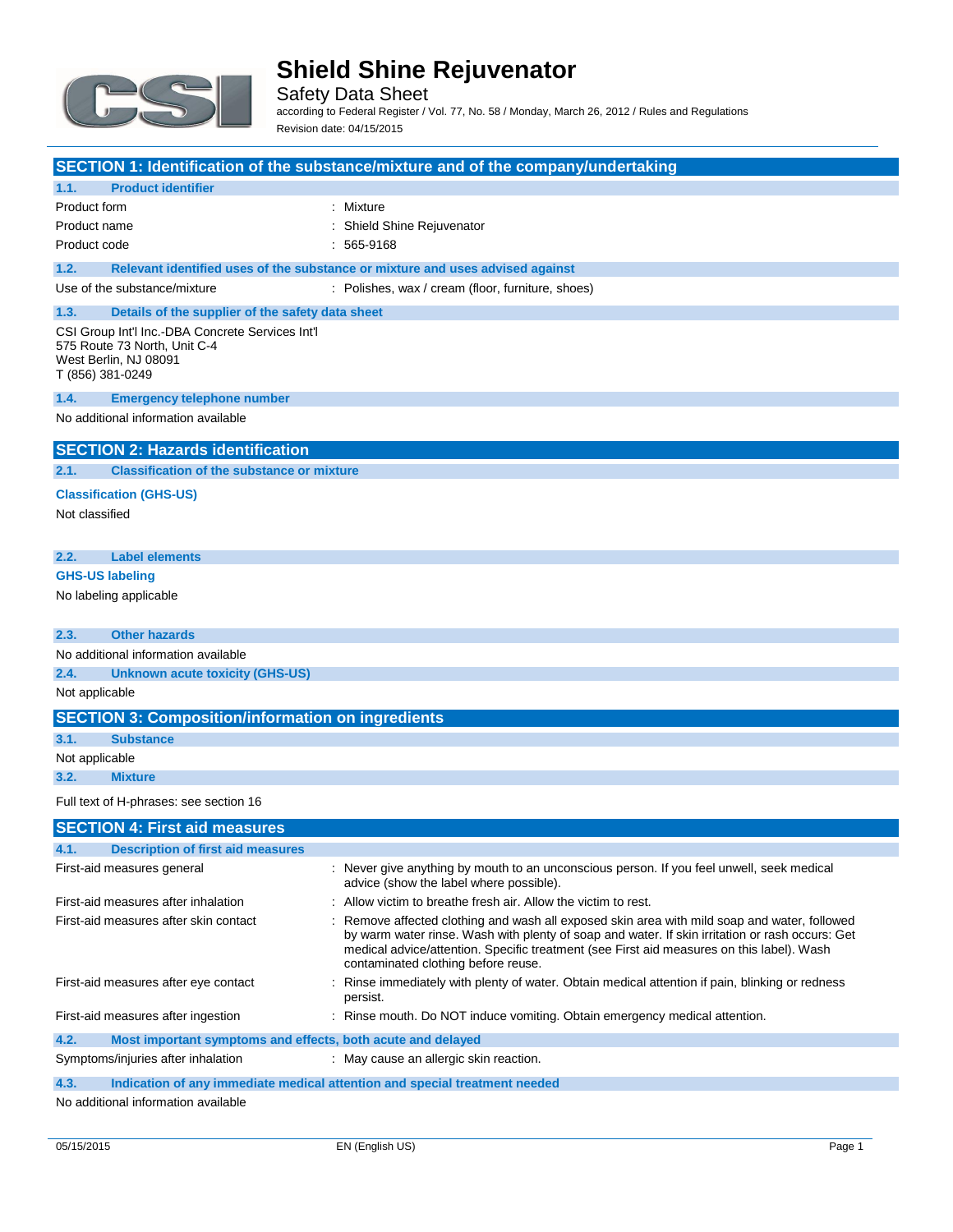Safety Data Sheet

according to Federal Register / Vol. 77, No. 58 / Monday, March 26, 2012 / Rules and Regulations

| <b>SECTION 5: Firefighting measures</b>                                                                 |                                                                                                                                                                      |
|---------------------------------------------------------------------------------------------------------|----------------------------------------------------------------------------------------------------------------------------------------------------------------------|
| <b>Extinguishing media</b><br>5.1.                                                                      |                                                                                                                                                                      |
| Suitable extinguishing media                                                                            | : Foam. Dry powder. Carbon dioxide. Water spray. Sand.                                                                                                               |
| Unsuitable extinguishing media                                                                          | : Do not use a heavy water stream.                                                                                                                                   |
| 5.2.<br>Special hazards arising from the substance or mixture                                           |                                                                                                                                                                      |
| No additional information available                                                                     |                                                                                                                                                                      |
|                                                                                                         |                                                                                                                                                                      |
| 5.3.<br><b>Advice for firefighters</b>                                                                  |                                                                                                                                                                      |
| Firefighting instructions                                                                               | : Use water spray or fog for cooling exposed containers. Exercise caution when fighting any<br>chemical fire. Prevent fire-fighting water from entering environment. |
| Protection during firefighting                                                                          | Do not enter fire area without proper protective equipment, including respiratory protection.                                                                        |
|                                                                                                         |                                                                                                                                                                      |
| <b>SECTION 6: Accidental release measures</b>                                                           |                                                                                                                                                                      |
| Personal precautions, protective equipment and emergency procedures<br>6.1.                             |                                                                                                                                                                      |
| 6.1.1.<br>For non-emergency personnel                                                                   |                                                                                                                                                                      |
| Emergency procedures                                                                                    | : Evacuate unnecessary personnel.                                                                                                                                    |
| 6.1.2.<br>For emergency responders                                                                      |                                                                                                                                                                      |
| Protective equipment                                                                                    | : Equip cleanup crew with proper protection.                                                                                                                         |
| <b>Emergency procedures</b>                                                                             | : Ventilate area.                                                                                                                                                    |
| 6.2.<br><b>Environmental precautions</b>                                                                |                                                                                                                                                                      |
| Prevent entry to sewers and public waters. Notify authorities if liquid enters sewers or public waters. |                                                                                                                                                                      |
| 6.3.<br>Methods and material for containment and cleaning up                                            |                                                                                                                                                                      |
| Methods for cleaning up                                                                                 | : Soak up spills with inert solids, such as clay or diatomaceous earth as soon as possible. Collect                                                                  |
|                                                                                                         | spillage. Store away from other materials.                                                                                                                           |
| 6.4.<br><b>Reference to other sections</b>                                                              |                                                                                                                                                                      |
| See Heading 8. Exposure controls and personal protection.                                               |                                                                                                                                                                      |
| <b>SECTION 7: Handling and storage</b>                                                                  |                                                                                                                                                                      |
| <b>Precautions for safe handling</b><br>7.1.                                                            |                                                                                                                                                                      |
| Precautions for safe handling                                                                           | Wash hands and other exposed areas with mild soap and water before eating, drinking or                                                                               |
|                                                                                                         | smoking and when leaving work. Provide good ventilation in process area to prevent formation<br>of vapor. Avoid breathing dust/mist/spray.                           |
| Hygiene measures                                                                                        | Contaminated work clothing should not be allowed out of the workplace. Wash contaminated                                                                             |
|                                                                                                         | clothing before reuse.                                                                                                                                               |
| Conditions for safe storage, including any incompatibilities<br>7.2.                                    |                                                                                                                                                                      |
| Storage conditions                                                                                      | : Keep only in the original container in a cool, well ventilated place away from heat, hot surfaces,                                                                 |
|                                                                                                         | sparks, open flame and other ignition sources. No smoking. Keep container closed when not in<br>use.                                                                 |
| Incompatible products                                                                                   | Strong bases. Strong acids.                                                                                                                                          |
| Incompatible materials                                                                                  | Sources of ignition. Direct sunlight.                                                                                                                                |
| <b>Specific end use(s)</b><br>7.3.                                                                      |                                                                                                                                                                      |
| No additional information available                                                                     |                                                                                                                                                                      |
|                                                                                                         |                                                                                                                                                                      |
| <b>SECTION 8: Exposure controls/personal protection</b>                                                 |                                                                                                                                                                      |
| 8.1.<br><b>Control parameters</b><br><b>Chield Chine Deimenster</b>                                     |                                                                                                                                                                      |

| <b>Shield Shine Rejuvenator</b> |                |
|---------------------------------|----------------|
| <b>ACGIH</b>                    | Not applicable |
| OSHA                            | Not applicable |

| 8.2.<br><b>Exposure controls</b> |                                                                            |     |
|----------------------------------|----------------------------------------------------------------------------|-----|
| Personal protective equipment    | : Avoid all unnecessary exposure.                                          |     |
| Hand protection                  | : Wear protective gloves/eye protection/face protection protective gloves. |     |
| Eye protection                   | : Chemical goggles or safety glasses.                                      |     |
| 05/15/2015                       | EN (English US)                                                            | 2/5 |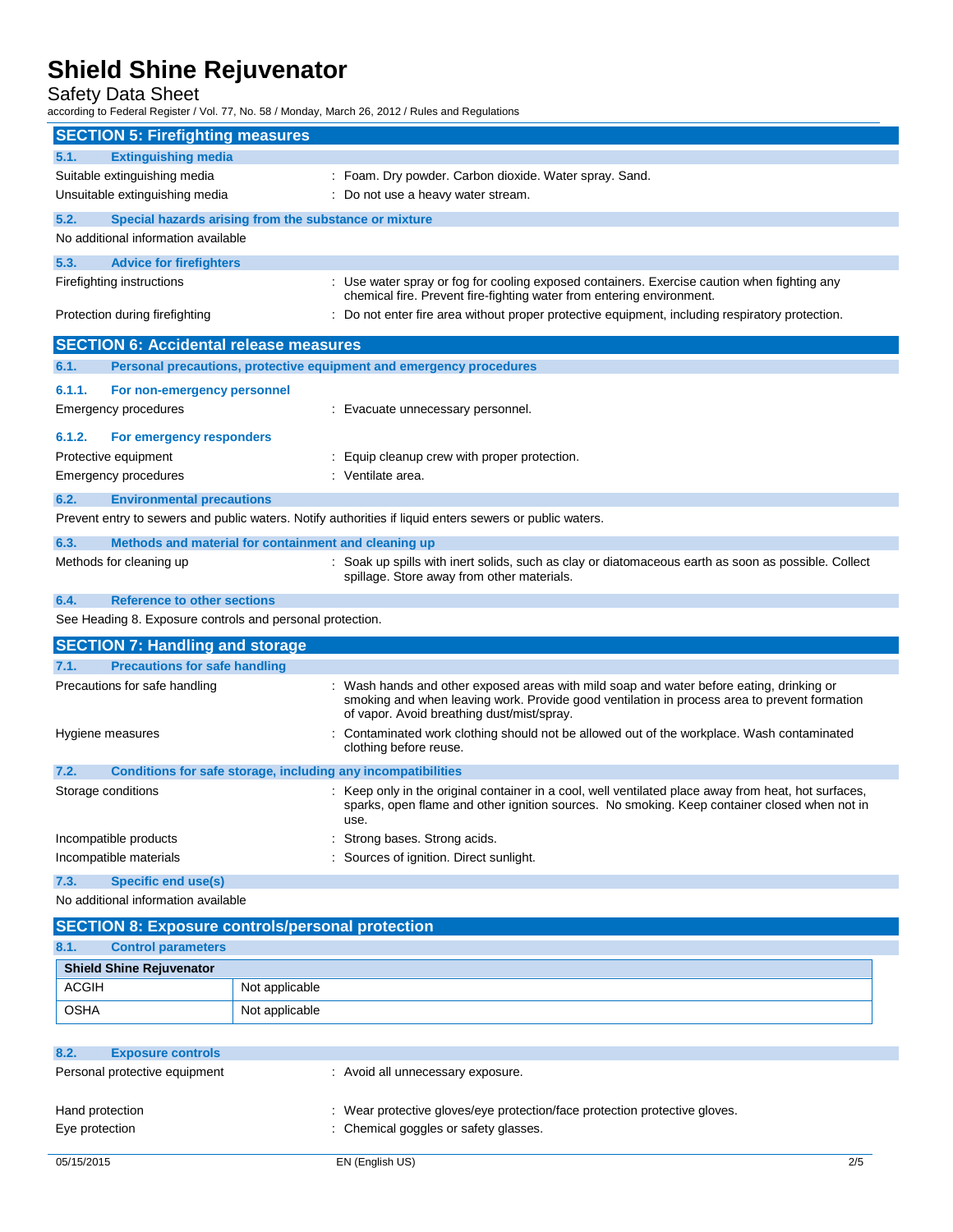Safety Data Sheet

according to Federal Register / Vol. 77, No. 58 / Monday, March 26, 2012 / Rules and Regulations

Respiratory protection **in the set of the COV** wear appropriate mask. Other information **contains the container of the container**  $\blacksquare$  : Do not eat, drink or smoke during use.

## **SECTION 9: Physical and chemical properties**

| 9.1.<br>Information on basic physical and chemical properties |                                                                                                          |
|---------------------------------------------------------------|----------------------------------------------------------------------------------------------------------|
| Physical state                                                | $:$ Liquid                                                                                               |
| Color                                                         | white                                                                                                    |
| Odor                                                          | odorless                                                                                                 |
| Odor threshold                                                | No data available<br>۰                                                                                   |
| pH                                                            | 9<br>t                                                                                                   |
| Melting point                                                 | No data available<br>۰                                                                                   |
| Freezing point                                                | No data available                                                                                        |
| Boiling point                                                 | 212 °F                                                                                                   |
| Flash point                                                   | No data available<br>÷                                                                                   |
| Relative evaporation rate (butyl acetate=1)                   | No data available                                                                                        |
| Flammability (solid, gas)                                     | No data available                                                                                        |
| <b>Explosion limits</b>                                       | No data available<br>$\overline{\phantom{a}}$                                                            |
| Explosive properties                                          | No data available                                                                                        |
| Oxidizing properties                                          | No data available                                                                                        |
| Vapor pressure                                                | No data available                                                                                        |
| Relative density                                              | 1                                                                                                        |
| Relative vapor density at 20 °C                               | Same as water                                                                                            |
| Solubility                                                    | Soluble in water.<br>Water: Solubility in water of component(s) of the mixture :<br>$\cdot$ : > 1000 g/l |
| Log Pow                                                       | No data available                                                                                        |
| Log Kow                                                       | No data available                                                                                        |
| Auto-ignition temperature                                     | No data available                                                                                        |
| Decomposition temperature                                     | No data available                                                                                        |
| Viscosity                                                     | No data available                                                                                        |
| Viscosity, kinematic                                          | No data available                                                                                        |
| Viscosity, dynamic                                            | No data available<br>۰                                                                                   |
| 9.2.<br><b>Other information</b>                              |                                                                                                          |

No additional information available

|                                              | <b>SECTION 10: Stability and reactivity</b>          |                  |  |  |
|----------------------------------------------|------------------------------------------------------|------------------|--|--|
| 10.1.                                        | <b>Reactivity</b>                                    |                  |  |  |
|                                              | No additional information available                  |                  |  |  |
| 10.2.                                        | <b>Chemical stability</b>                            |                  |  |  |
|                                              | Stable under normal conditions. Not established.     |                  |  |  |
| 10.3.                                        | <b>Possibility of hazardous reactions</b>            |                  |  |  |
| Not established.                             |                                                      |                  |  |  |
| 10.4.                                        | <b>Conditions to avoid</b>                           |                  |  |  |
|                                              | Direct sunlight. Extremely high or low temperatures. |                  |  |  |
| 10.5.                                        | <b>Incompatible materials</b>                        |                  |  |  |
| Strong acids. Strong bases.                  |                                                      |                  |  |  |
| 10.6.                                        | <b>Hazardous decomposition products</b>              |                  |  |  |
| Fume. Carbon monoxide. Carbon dioxide.       |                                                      |                  |  |  |
| <b>SECTION 11: Toxicological information</b> |                                                      |                  |  |  |
| 11.1.                                        | Information on toxicological effects                 |                  |  |  |
|                                              |                                                      |                  |  |  |
| Acute toxicity                               |                                                      | : Not classified |  |  |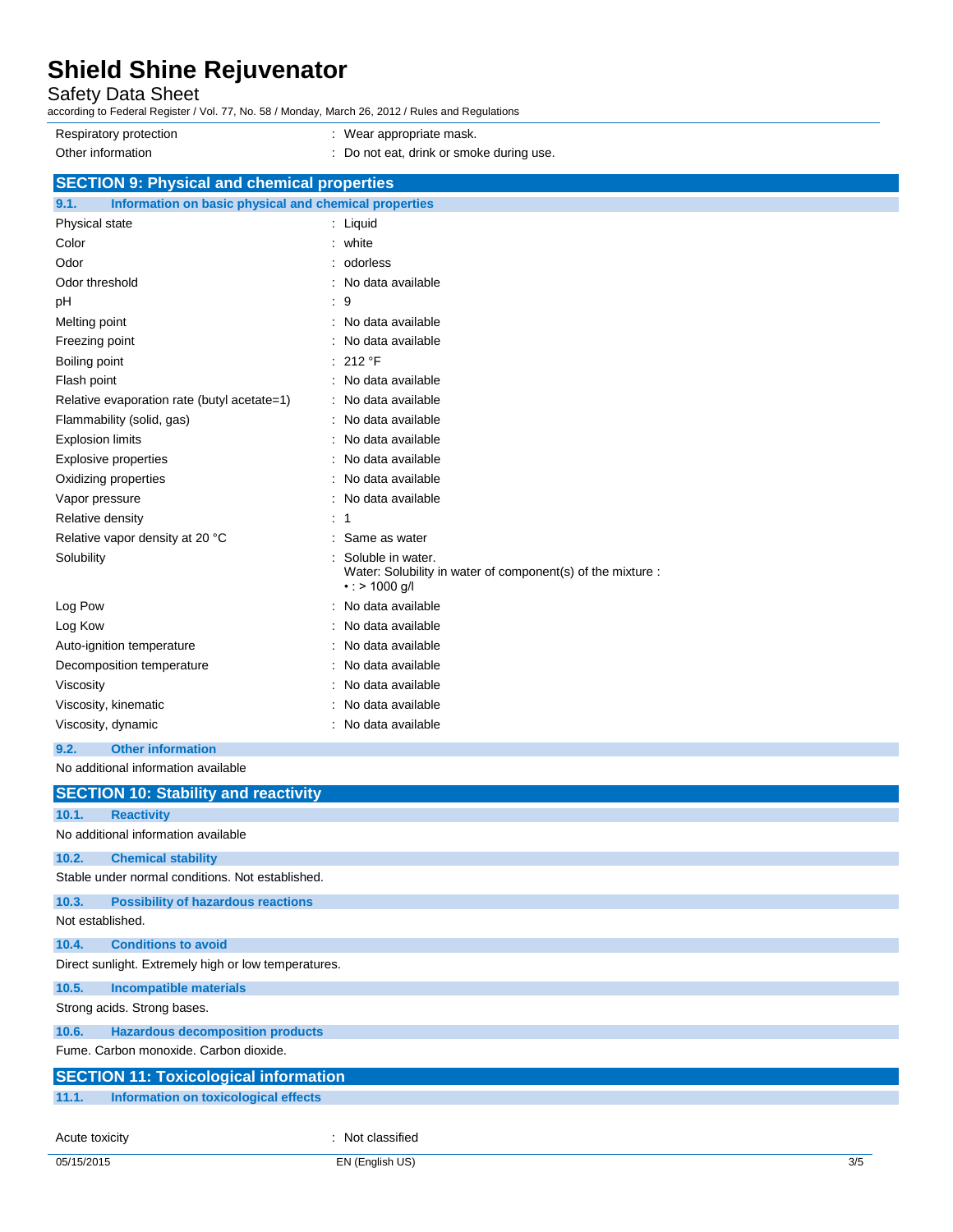### Safety Data Sheet

according to Federal Register / Vol. 77, No. 58 / Monday, March 26, 2012 / Rules and Regulations

| Skin corrosion/irritation                              | : Not classified                                                    |  |
|--------------------------------------------------------|---------------------------------------------------------------------|--|
|                                                        | pH: 9                                                               |  |
| Serious eye damage/irritation                          | : Not classified<br>pH: 9                                           |  |
| Respiratory or skin sensitization                      | : Not classified                                                    |  |
| Germ cell mutagenicity                                 | : Not classified                                                    |  |
| Carcinogenicity                                        | : Not classified                                                    |  |
| Reproductive toxicity                                  | : Not classified                                                    |  |
| Specific target organ toxicity (single exposure)       | : Not classified                                                    |  |
| Specific target organ toxicity (repeated<br>exposure)  | : Not classified                                                    |  |
| Aspiration hazard                                      | : Not classified                                                    |  |
| Potential Adverse human health effects and<br>symptoms | : Based on available data, the classification criteria are not met. |  |
| Symptoms/injuries after inhalation                     | : May cause an allergic skin reaction.                              |  |
| <b>SECTION 12: Ecological information</b>              |                                                                     |  |
| <b>Toxicity</b><br>12.1.                               |                                                                     |  |
| No additional information available                    |                                                                     |  |
| 12.2.<br><b>Persistence and degradability</b>          |                                                                     |  |
| <b>Shield Shine Rejuvenator</b>                        |                                                                     |  |
| Persistence and degradability                          | Not established.                                                    |  |
| 12.3.<br><b>Bioaccumulative potential</b>              |                                                                     |  |
| <b>Shield Shine Rejuvenator</b>                        |                                                                     |  |
| Bioaccumulative potential                              | Not established.                                                    |  |
| <b>Mobility in soil</b><br>12.4.                       |                                                                     |  |
| No additional information available                    |                                                                     |  |
| 12.5.<br><b>Other adverse effects</b>                  |                                                                     |  |

| Effect on the global warming               | : No known ecological damage caused by this product.                                                                                                                             |
|--------------------------------------------|----------------------------------------------------------------------------------------------------------------------------------------------------------------------------------|
| Other information                          | : Avoid release to the environment.                                                                                                                                              |
| <b>SECTION 13: Disposal considerations</b> |                                                                                                                                                                                  |
| 13.1.<br><b>Waste treatment methods</b>    |                                                                                                                                                                                  |
| Waste disposal recommendations             | : Dispose in a safe manner in accordance with local/national regulations. Dispose of<br>contents/container in accordance with local/regional/national/international regulations. |

Ecology - waste materials **Ecology** - waste materials **interval** and  $\overline{a}$  and  $\overline{b}$  are  $\overline{c}$  and  $\overline{c}$  are  $\overline{c}$  and  $\overline{c}$  are  $\overline{c}$  are  $\overline{c}$  are  $\overline{c}$  are  $\overline{c}$  and  $\overline{c}$  are  $\overline{c}$  a

## **Department of Transportation (DOT)**

**SECTION 14: Transport information**

| In accordance with DOT        |                                           |  |
|-------------------------------|-------------------------------------------|--|
| Not regulated for transport   |                                           |  |
| <b>Additional information</b> |                                           |  |
| Other information             | : No supplementary information available. |  |
|                               |                                           |  |
| <b>ADR</b>                    |                                           |  |

No additional information available

**Transport by sea**

No additional information available

### **Air transport**

No additional information available